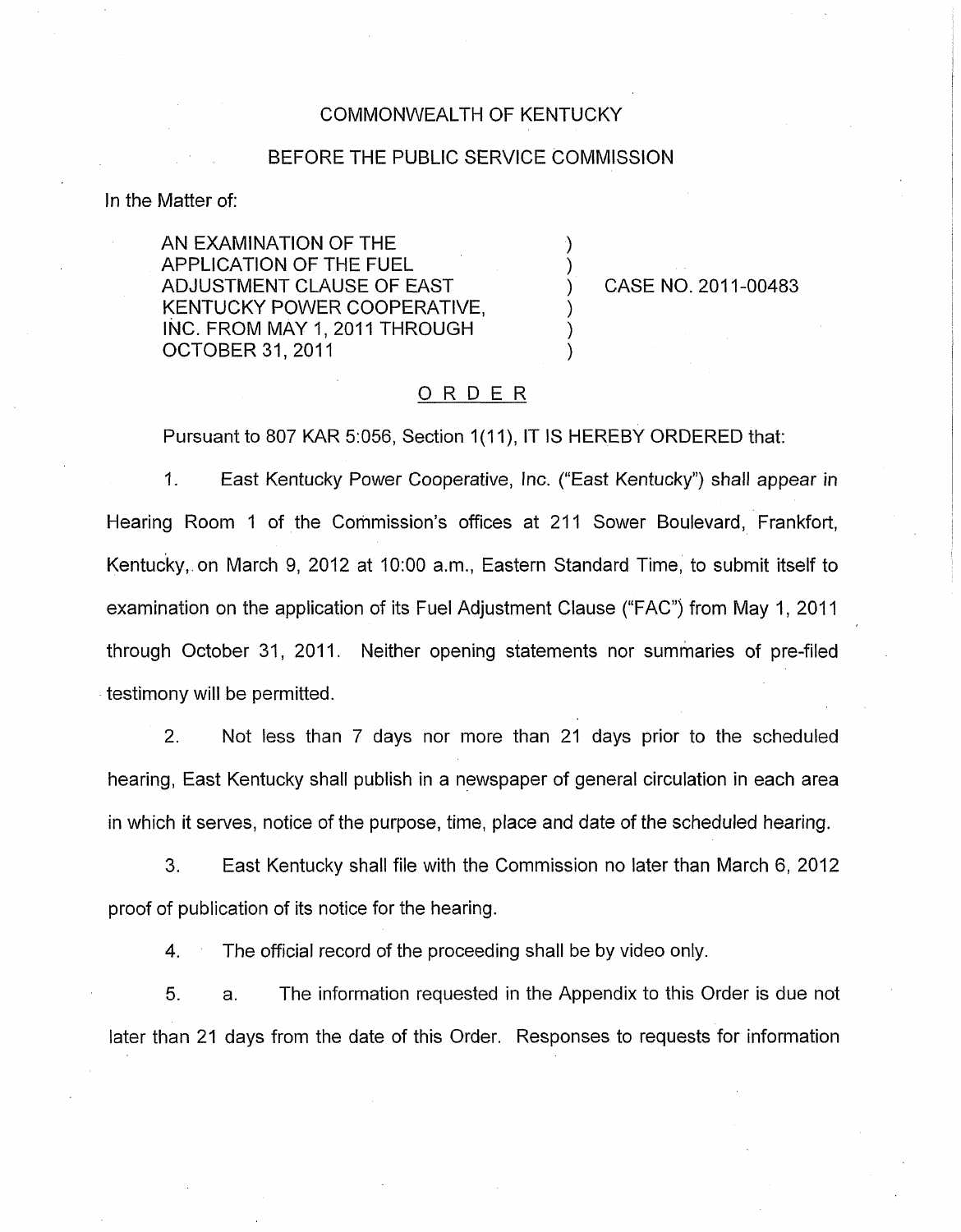shall be appropriately bound, tabbed and indexed and shall include the name of the witness responsible for responding to the questions related to the information provided, with copies to all parties of record and an original and ten copies to the Commission.

b. Each response shall be answered under oath or, for representatives of a public or private corporation or a partnership or association or a governmental agency, be accompanied by a signed certification of the preparer or the person supervising the preparation of the response on behalf of the entity that the response is true and accurate to the best of that person's knowledge, information, and belief formed after a reasonable inquiry.

c. A party shall make timely amendment to any prior response if it obtains information which indicates that the response was incorrect when made or, though correct when made, is now incorrect in any material respect.

d. For any request to which a party refuses to furnish all or part of the requested information, that party shall provide a written explanation of the specific grounds for its failure to completely and precisely respond.

**6.** Any party who wishes to file testimony in this proceeding or to request information from East Kentucky may petition the Commission for a procedural schedule.

*7.* All documents that East Kentucky filed with the Commission during the period under review pursuant to 807 KAR 5:056, Section 1(7) and (9), are incorporated by reference into the record of this proceeding.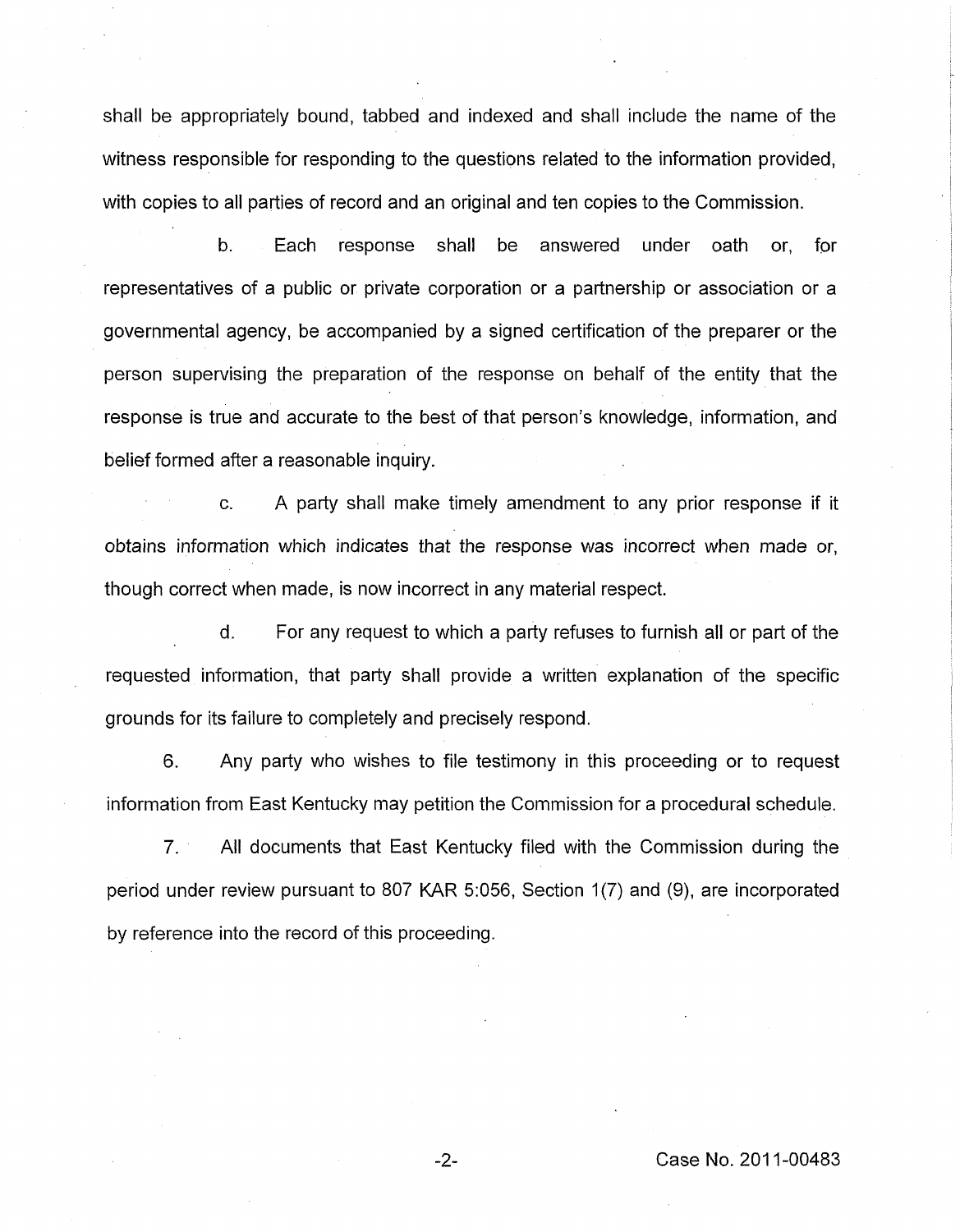# By the Commission



n **ATTE** Executive Director

Case No. 2011-00483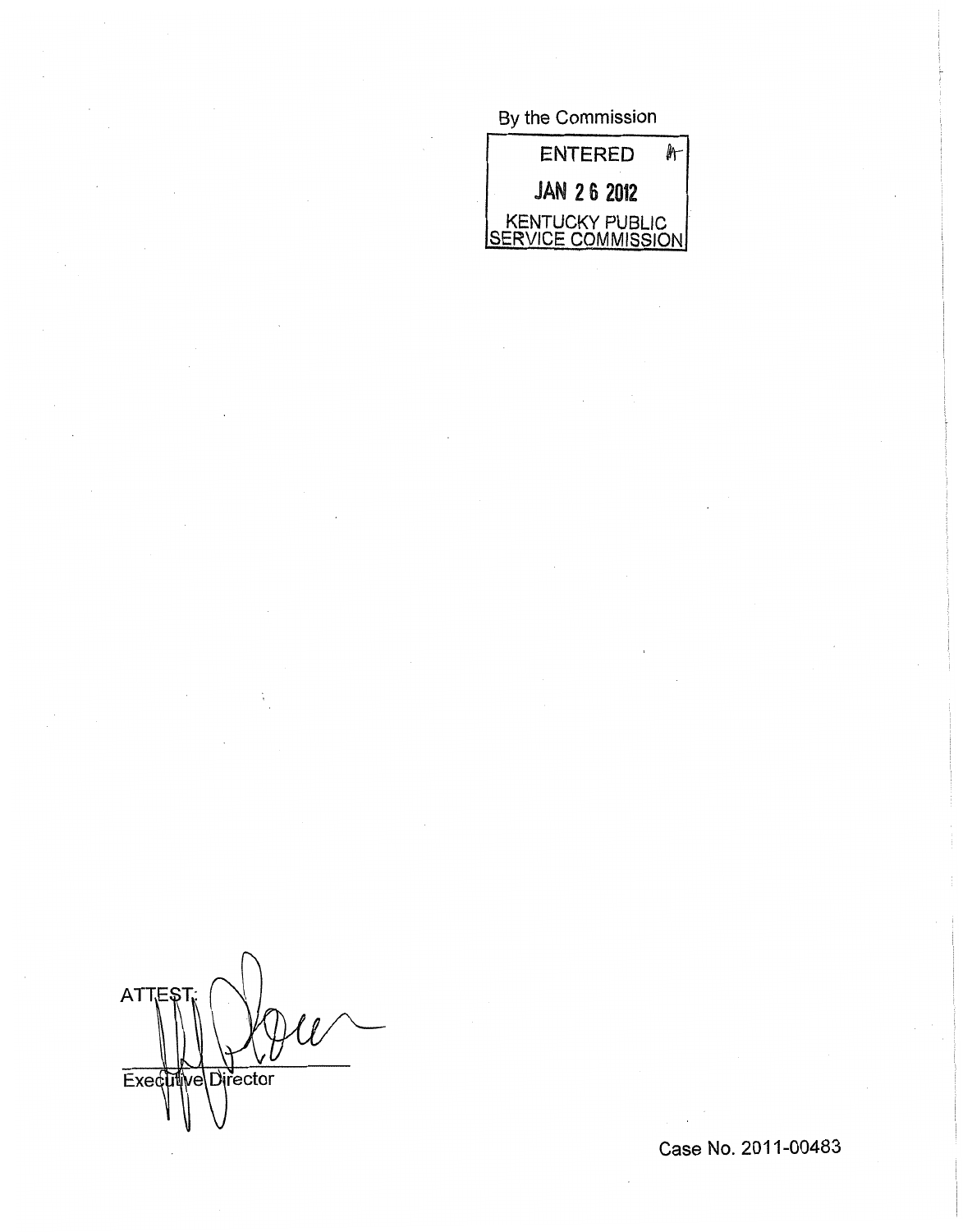### APPENDIX

# APPENDIX TO AN ORDER OF THE KENTUCKY PUBLIC SERVICE COMMISSION IN CASE NO. 2011-00483 DATED JAN 2 6 2012

1. For the period from May 1, 2011 through October 31, 2011, list each vendor from whom coal was purchased and the quantities and the nature of each purchase (e.g., spot or contract). For the period under review in total, provide the percentage of purchases that were spot versus contract.

2. For the period from May 1, 2011 through October 31, 2011, list each vendor from whom natural gas was purchased for generation and the quantities and the nature of each purchase (e.g., spot or contract). For contract purchases, state whether the contract has been filed with the Commission. If no, explain why it has not been filed.

*3.* State whether East Kentucky engages in hedging activities for its coal or natural gas purchases used for generation. If yes, describe the hedging activities in detail.

**4.** For each generating station or unit for which a separate coal pile is maintained, state, for the period from May 1, 2011 through October 31, 2011, the actual amount of coal burned in tons, the actual amount of coal deliveries in tons, the total kWh generated, and the actual capacity factor at which the plant operated.

5. List all firm power commitments for East Kentucky from May 1, 2011 through October 31, 2011 for (a) purchases and (b) sales. This list shall identify the electric utility, the amount of commitment in MW, and the purpose of the commitment (e.g., peaking, emergency).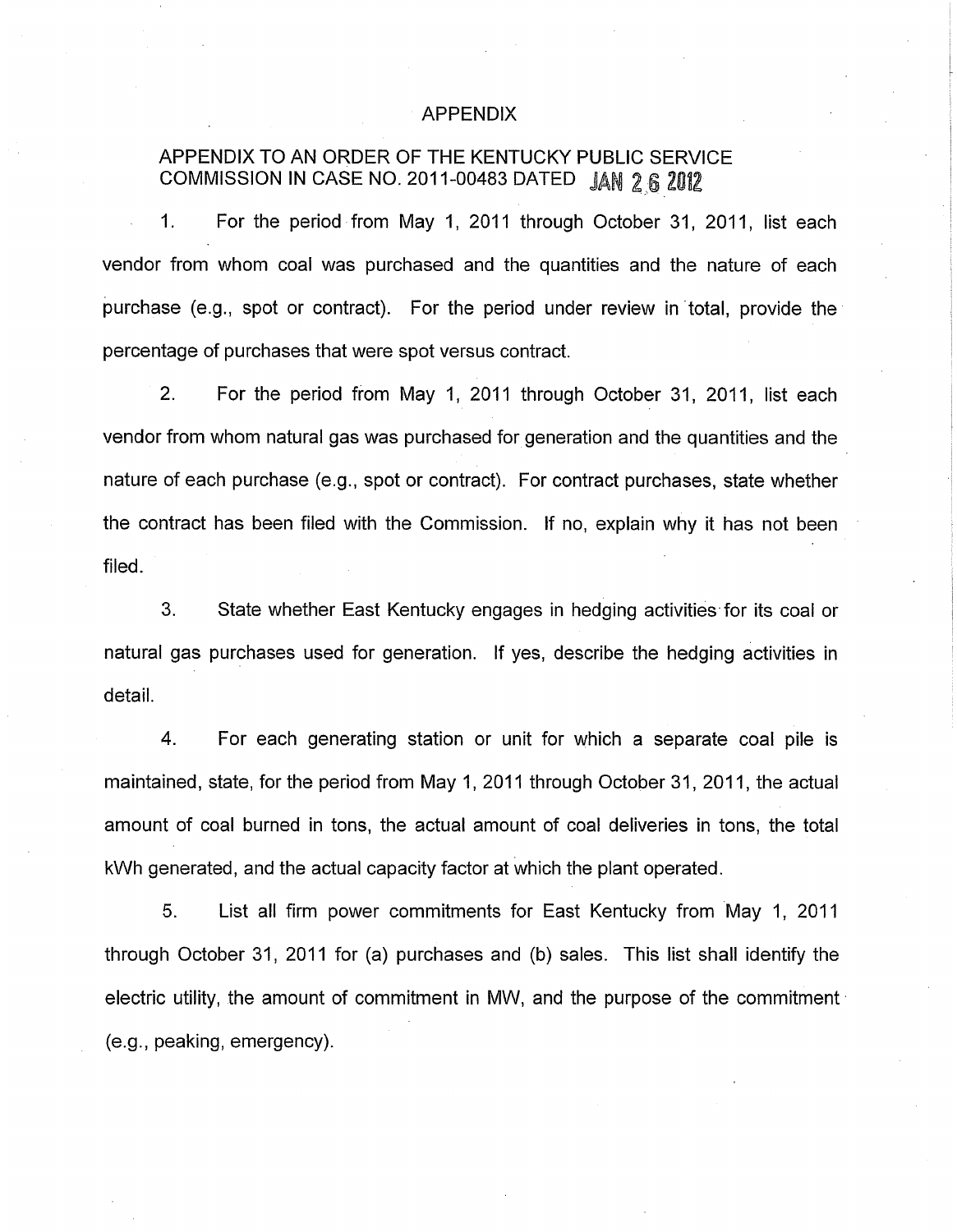6. Provide a monthly billing summary of sales to all electric utilities for the period May 1, 2011 through October 31, 2011.

*7.* List East Kentucky's scheduled, actual, and forced outages from May 1, 2011 through October 31, 2011.

8. List all existing fuel contracts categorized as long-term (i.e., one year or more in length). Provide the following information for each contract:

> $a<sub>r</sub>$ Supplier's name and address;

b. Name and location of production facility;

C. Date when contract was executed;

d. Duration of contract;

e. Date(s) of each contract revision, modification, or amendment;

f. Annual tonnage requirements;

g. Actual annual tonnage received since the contract's inception;

h. Percent of annual requirements received during the contract's term;

**I.**  Base price in dollars per ton;

1. Total amount of price escalations to date in dollars per ton; and

k. Current price paid for coal under the contract in dollars per ton (i **f** 

 $j$ ).

9. a. State whether East Kentucky regularly compares the price of its coal purchases to those paid by other electric utilities.

b. If yes, state: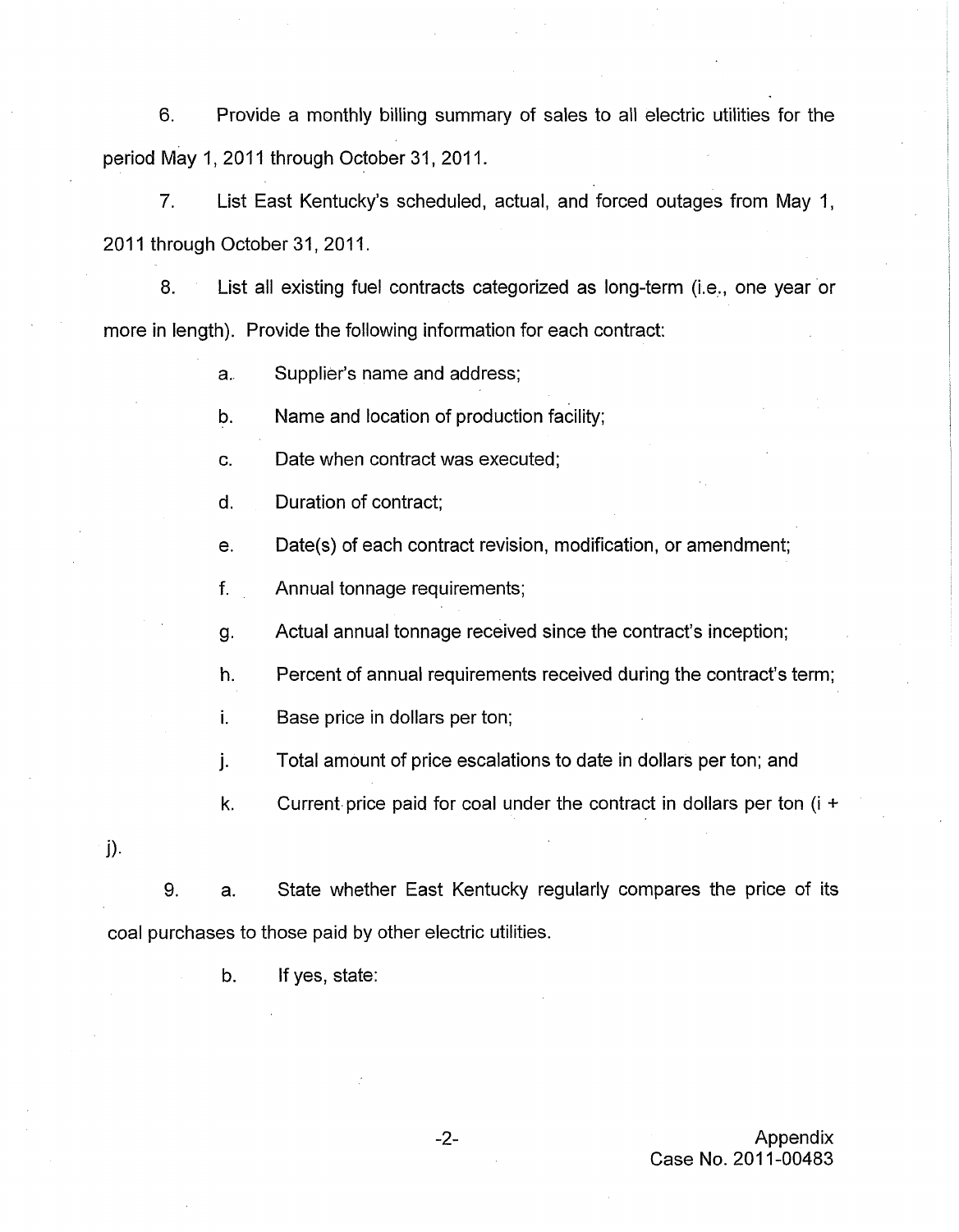(I) How East Kentucky's prices compare with those of other utilities for the review period. Include all prices used in the comparison in cents per MMbtu.

(2) The utilities that are included in this comparison and their locations.

IO. State the percentage of East Kentucky's coal, as of the date of this Order, that is delivered by:

a. Rail;

b. Truck; or

c. Barge.

11. a. State East Kentucky's coal inventory level in tons and in number of days' supply as of October 31, 2011. Provide this information by generating station and in the aggregate.

> b. Describe the criteria used to determine number of days' supply.

c. Compare East Kentucky's coal inventory as of October 31, 2011 to its inventory target for that date for each plant and for total inventory.

d. If actual coal inventory exceeds inventory target by 10 days' supply, state the reasons for excessive inventory.

e. (I) State whether East Kentucky expects any significant changes in its current coal inventory target within the next 12 months.

(2) If yes, state the expected change and the reasons for this change.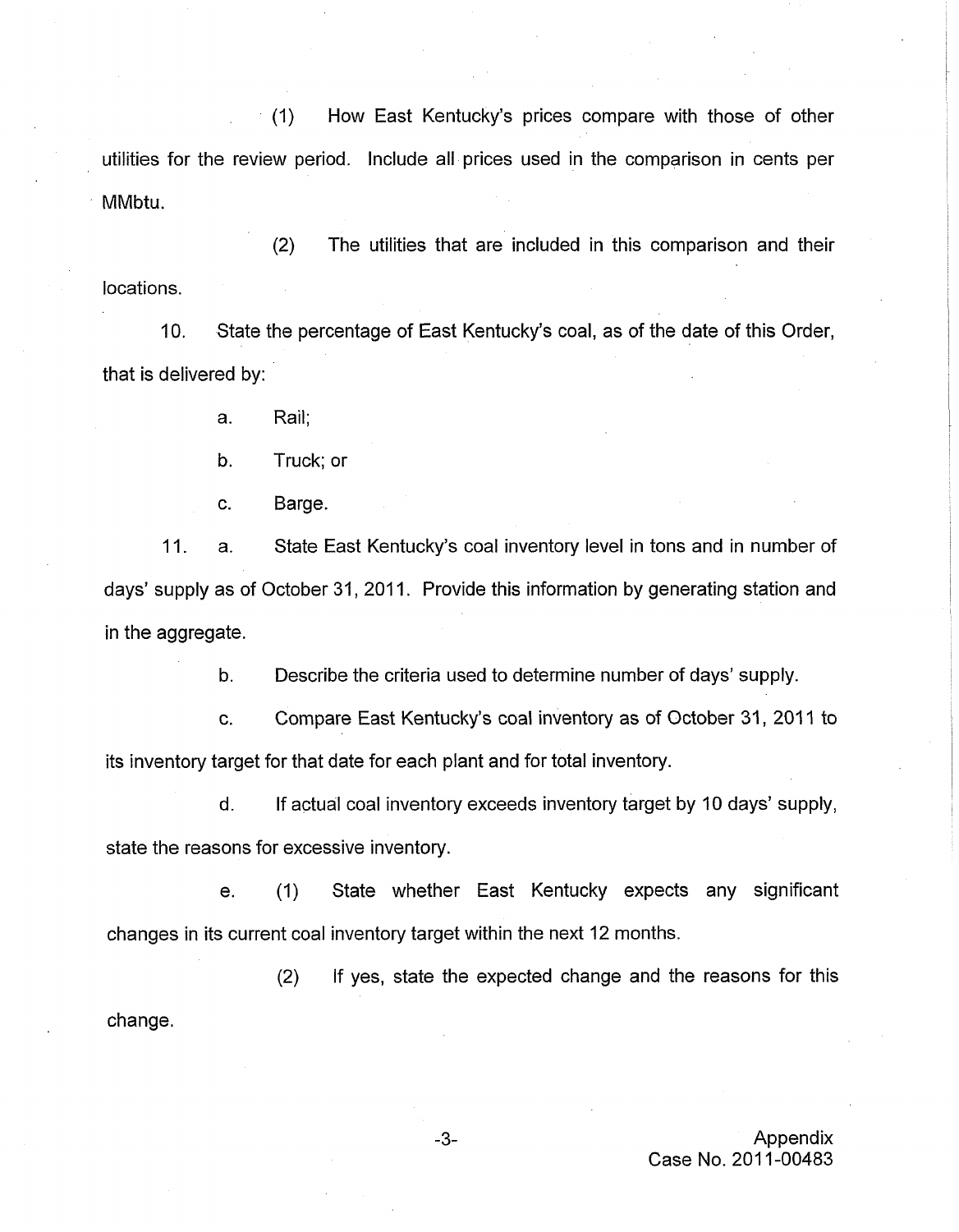12. a. State whether East Kentucky has audited any of its coal contracts during the period from May 1, 2011 through October 31, 2011.

b. If yes, for each audited contract:

- (1) Identify the contract;
- (2) Identify the auditor;
- (3) State the results of the audit; and
- (4) Describe the actions that East Kentucky took as a result of

the audit.

13. a. State whether East Kentucky has received any customer complaints regarding its FAC during the period from May 1, 2011 through October 31, 2011.

b. If yes, for each complaint, state:

(1) The nature of the complaint; and

(2) East Kentucky's response.

State whether East Kentucky is currently involved in any litigation 14. a. with its current or former coal suppliers.

- b. If yes, for each litigation:
	- (1) Identify the coal supplier;
	- (2) Identify the coal contract involved;
	- (3) State the potential liability or recovery to East Kentucky;
	- (4) List the issues presented; and

(5) Provide a copy of the complaint or other legal pleading that initiated the litigation and any answers or counterclaims. If a copy has previously been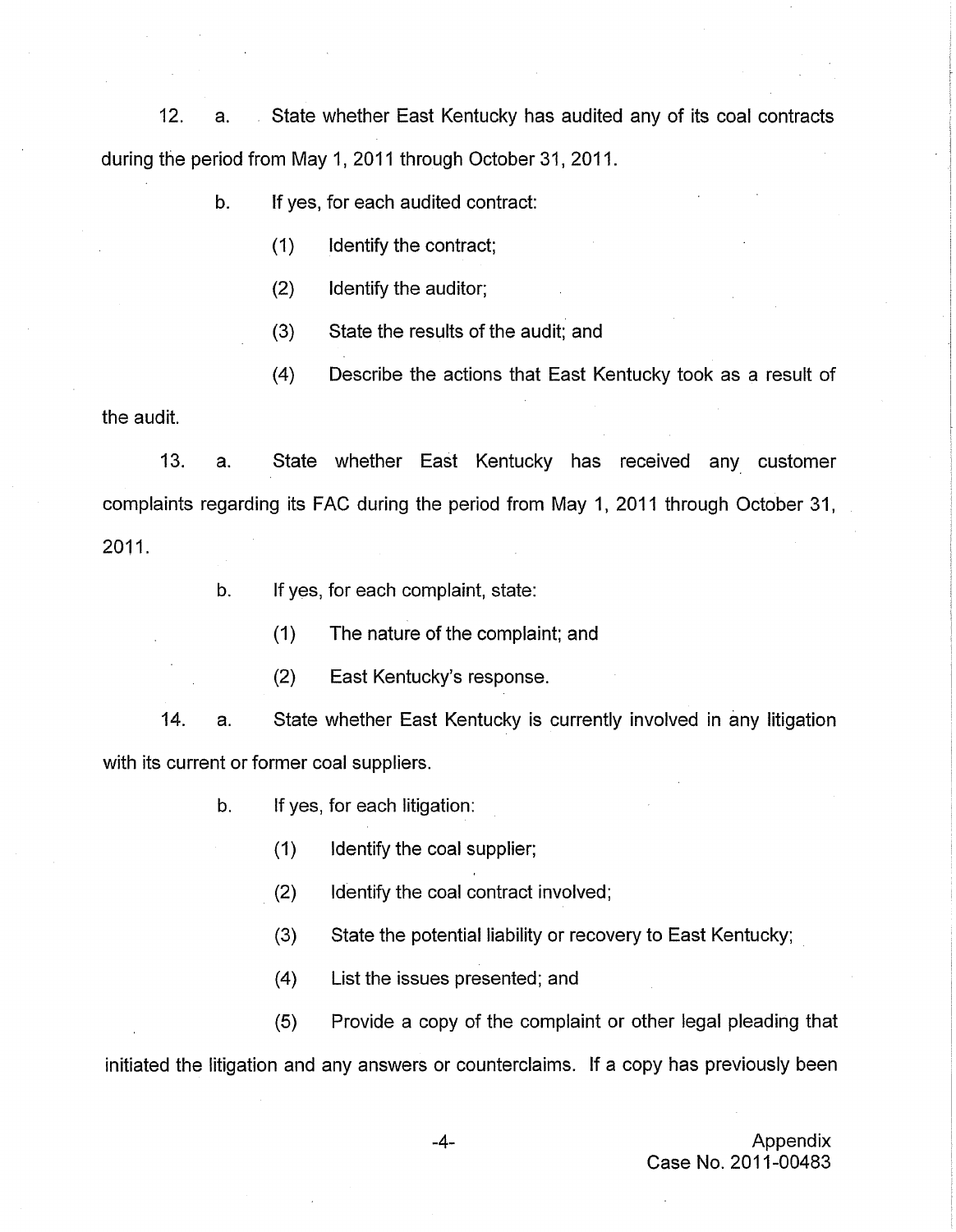filed with the Commission, provide the date on which it was filed and the case in which it was filed.

> c. State the current status of all litigation with coal suppliers.

15. a. During the period from May I, 2011 through October 31, 2011, have there been any changes to East Kentucky's written policies and procedures regarding its fuel procurement?

- b. If yes:
	- (I) Describe the changes;
	- (2) Provide the written policies and procedures as changed;
	- (3) State the date(s) the changes were made; and
	- (4) Explain why the changes were made.

If no, provide the date East Kentucky's current fuel procurement policies and procedures were last changed, when they were last provided to the Commission, and identify the proceeding in which they were provided. c.

16. a. State whether East Kentucky is aware of any violations of its policies and procedures regarding fuel procurement that occurred prior to or during the period from May 1, 2011 through October 31, 2011.

- b. If yes, for each violation:
	- (1) Describe the violation;

(2) Describe the action(s) that East Kentucky took upon discovering the violation; and

(3) Identify the person(s) who committed the violation.

I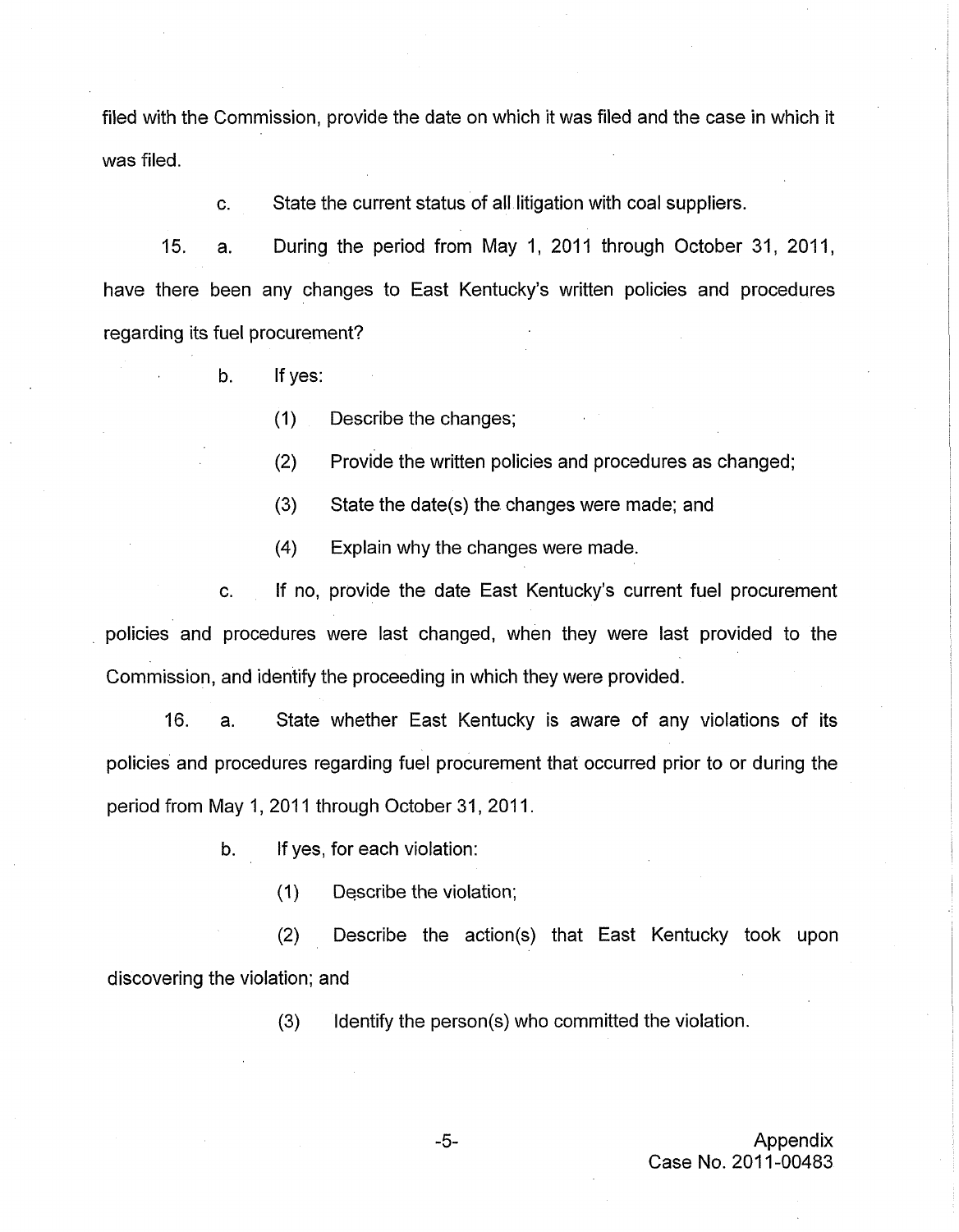17. Identify and explain the reasons for all changes in the organizational structure and personnel of the departments or divisions that are responsible for East Kentucky's fuel procurement activities that occurred during the period from May 1, 2011 through October 31, 2011.

18. a. Identify all changes that East Kentucky has made during the period under review to its maintenance and operation practices that also affect fuel usage at East Kentucky's generation facilities.

b. Describe the impact of these changes on East Kentucky's fuel usage.

19. List each written coal supply solicitation issued during the period from May 1, 2011 through October 31, 2011.

a. For each solicitation, provide the date of the solicitation, the type of solicitation (contract or spot), the quantities solicited, a general description of the quality of coal solicited, the time period over which deliveries were requested, and the generating unit(s) for which the coal was intended.

b. For each solicitation, state the number of vendors to whom the solicitation was sent, the number of vendors who responded, and the selected vendor. Provide the bid tabulation sheet or corresponding document that ranked the proposals. (This document should identify all vendors who made offers.) State the reasons for each selection. For each lowest-cost bid not selected, explain why the bid was not selected.

20. List each oral coal supply solicitation issued during the period from May 1, 2011 through October 31, 2011.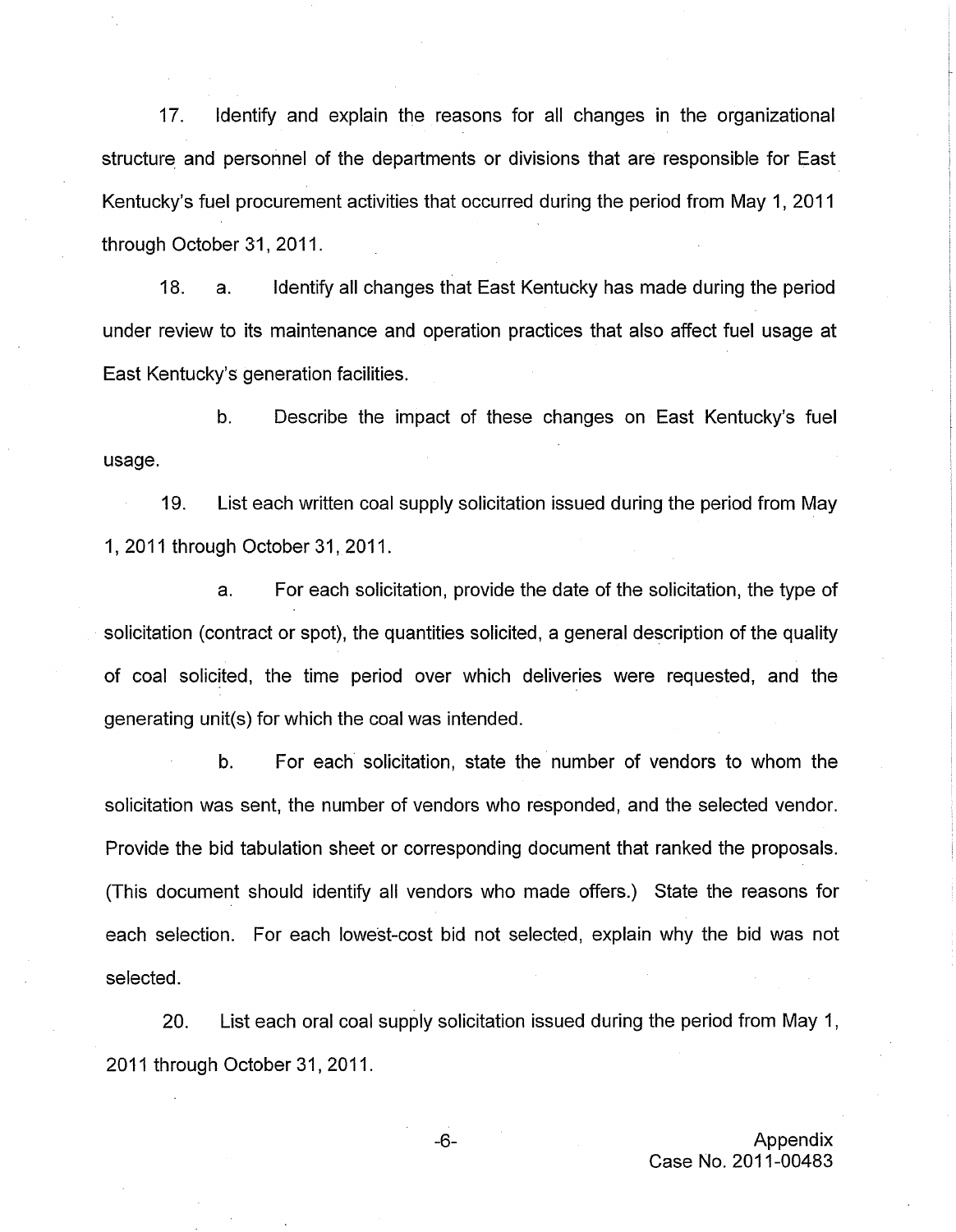a. For each solicitation, state why the solicitation was not written, the date(s) of the solicitation, the quantities solicited, a general description of the quality of coal solicited, the time period over which deliveries were requested, and the generating unit(s) for which the coal was intended.

b. For each solicitation, identify all vendors solicited and the vendor selected. Provide the tabulation sheet or other document that ranks the proposals. (This document should identify all vendors who made offers.) State the reasons for each selection. For each lowest-cost bid not selected, explain why the bid was not selected.

21. a. List all intersystem sales during the period under review in which East Kentucky used a third party's transmission system.

b. For each sale listed above:

(I) Describe how East Kentucky addressed, for FAC reporting purposes, the cost of fuel expended to cover any line losses incurred to transmit its power across the third party's transmission system; and

(2) State the line loss factor used for each transaction and describe how that line loss factor was determined.

22. Describe each change that East Kentucky made to its methodology for calculating intersystem sales line losses during the period under review.

23. State whether, during the period under review, East Kentucky has solicited bids for coal with the restriction that it was not mined through strip mining or mountain top removal. If yes, explain the reasons for the restriction on the solicitation, the quantity in tons and price per ton of the coal purchased as a result of this solicitation,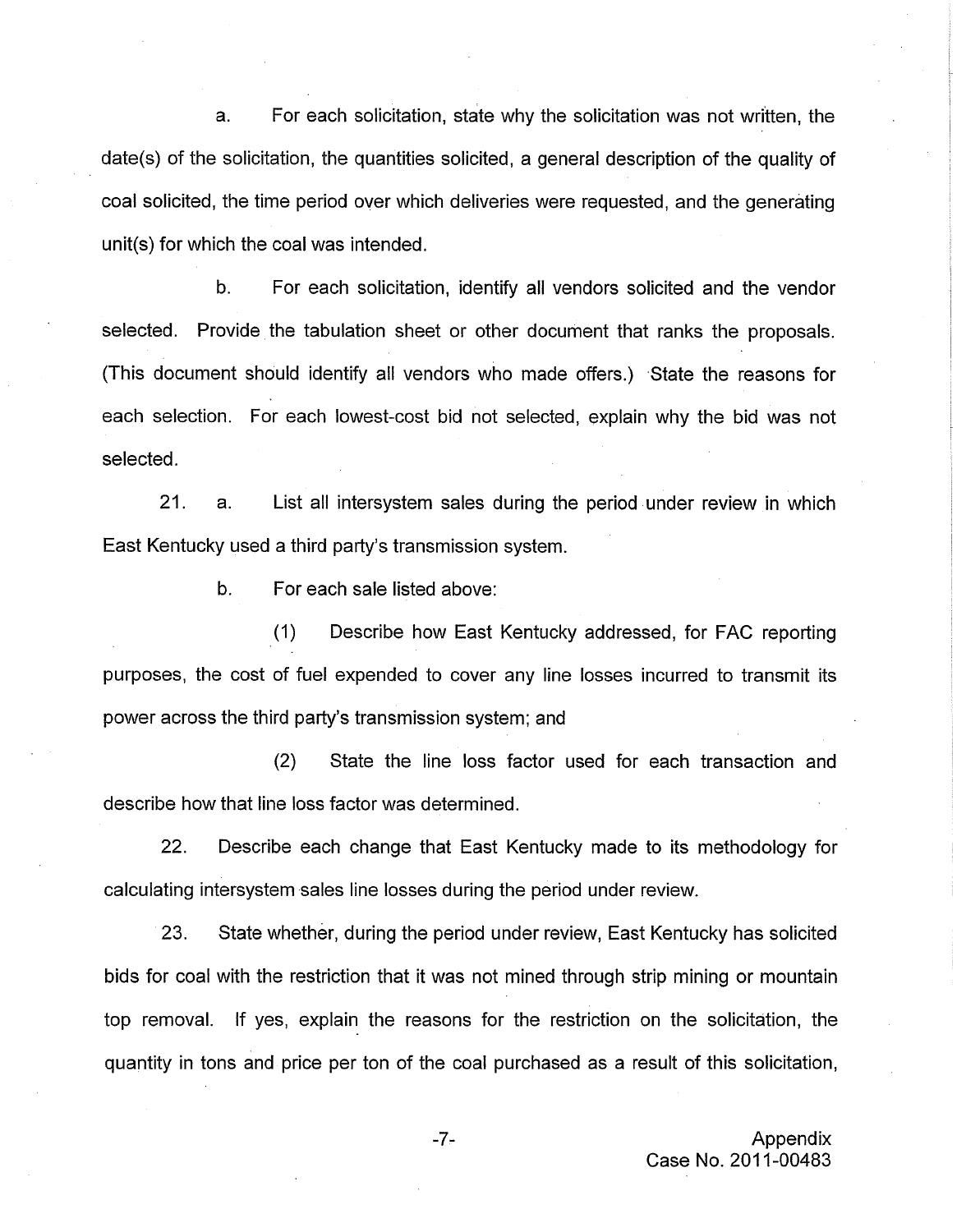and the difference between the price of this coal and the price it could have obtained for the coal if the solicitation had not been restricted.

> -8- Appendix Case **No.** 201 1-00483